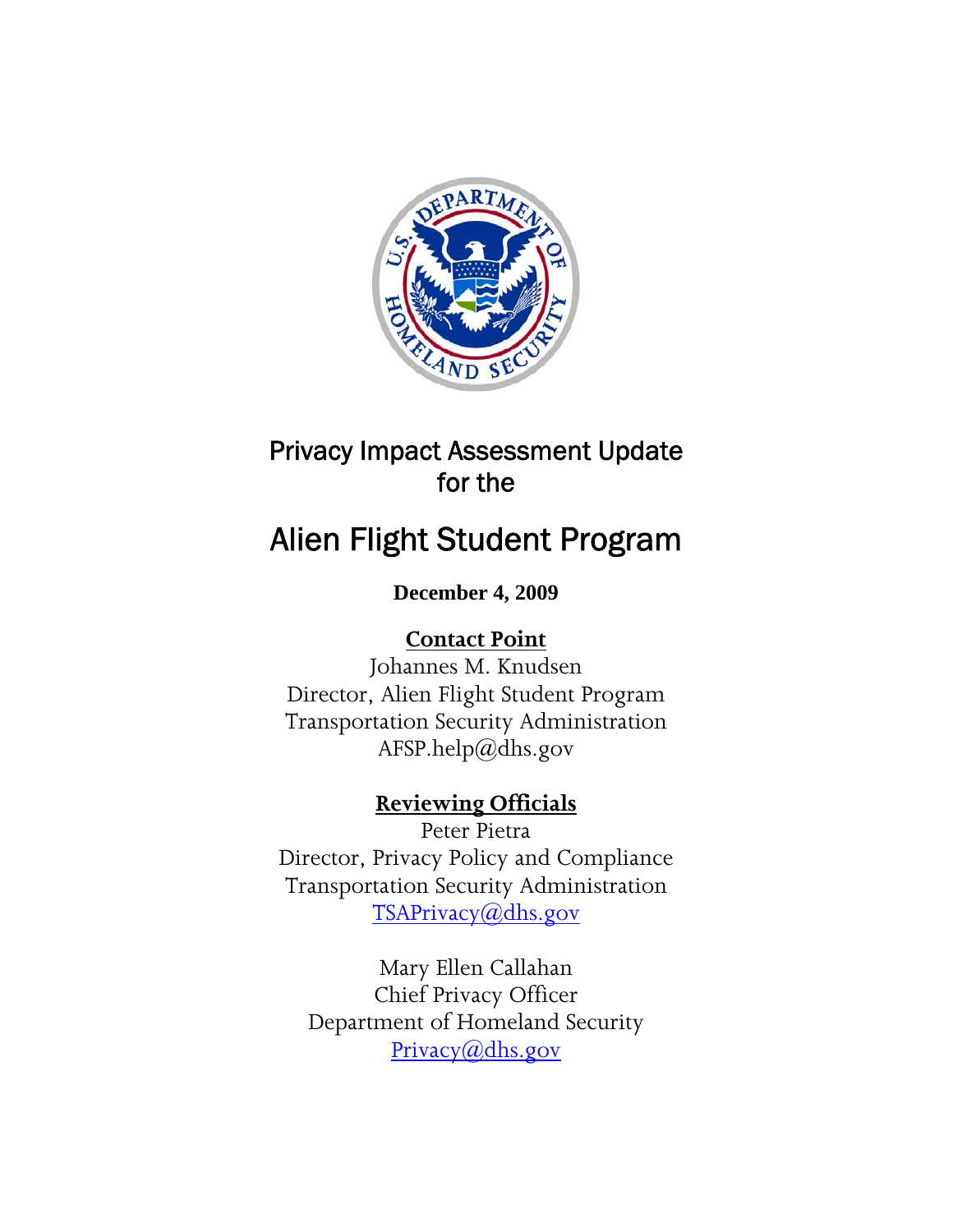

### Abstract

The Transportation Security Administration (TSA) is updating the Privacy Impact Assessment (PIA) used by the Alien Flight Student Program (AFSP) to conduct security threat assessments (STAs). TSA is issuing this update to expand the covered population required to undergo STAs to include candidates seeking recurrent flight training. The AFSP PIA was published initially on June 18, 2004, and subsequently amended on December 22, 2006. The December 22, 2006 PIA remains in effect to the extent that it is consistent with this update, and should be read together with this update.

# Introduction

On November 19, 2001, Congress enacted the Aviation and Transportation Security Act (ATSA), Pub L. 107-71. Under Section 113 of the ATSA (49 U.S.C. § 44939), certain flight training providers are prohibited from providing flight training to certain aliens and other designated individuals (candidates) unless the individuals had undergone an assessment to determine whether they posed a threat to aviation or national security. Originally established under the Department of Justice as the Flight Training Candidate Checks Program (FTCCP), the threat assessment function was transferred to TSA by Congress in the Vision 100—Century of Aviation Reauthorization Act, Pub. L. 108-176. TSA promulgated an Interim Final Rule (IFR) to implement the threat assessment program and security awareness training requirements on September 21, 2004. See 69 *Federal Register* 56324 and 56343.

On September 2008, Congress passed the Consolidated Security, Disaster Assistance, and Continuing Appropriations Act, 2009 (Appropriations Act of 2009). The Act authorizes TSA to establish a process to determine that an alien who takes recurrent flight training is not a risk to aviation or national security, and to impose reasonable fees for this process after notifying the public through the Federal Register. The notice was published in the Federal Register on April 13, 2009.

## Reason for the PIA Update

The Alien Flight Student Program PIA is being updated to expand the covered population required to undergo security threat assessments (STAs) to include candidates seeking recurrent flight training (category 4). Prior to this update, TSA would only verify that the candidates were current and qualified to fly the aircraft but now these candidates will be required to complete a security threat assessment. The PIA is also being updated to collect candidate additional contact information used to facilitate communication between TSA and the candidate and to verify employment. In addition, the contact information is used to clarify passport data submission requirements and to clarify the process for candidates who are unable to obtain a current and valid passport from their country of nationality because they are refugees, asylees, or holders of a temporary protected status (TPS).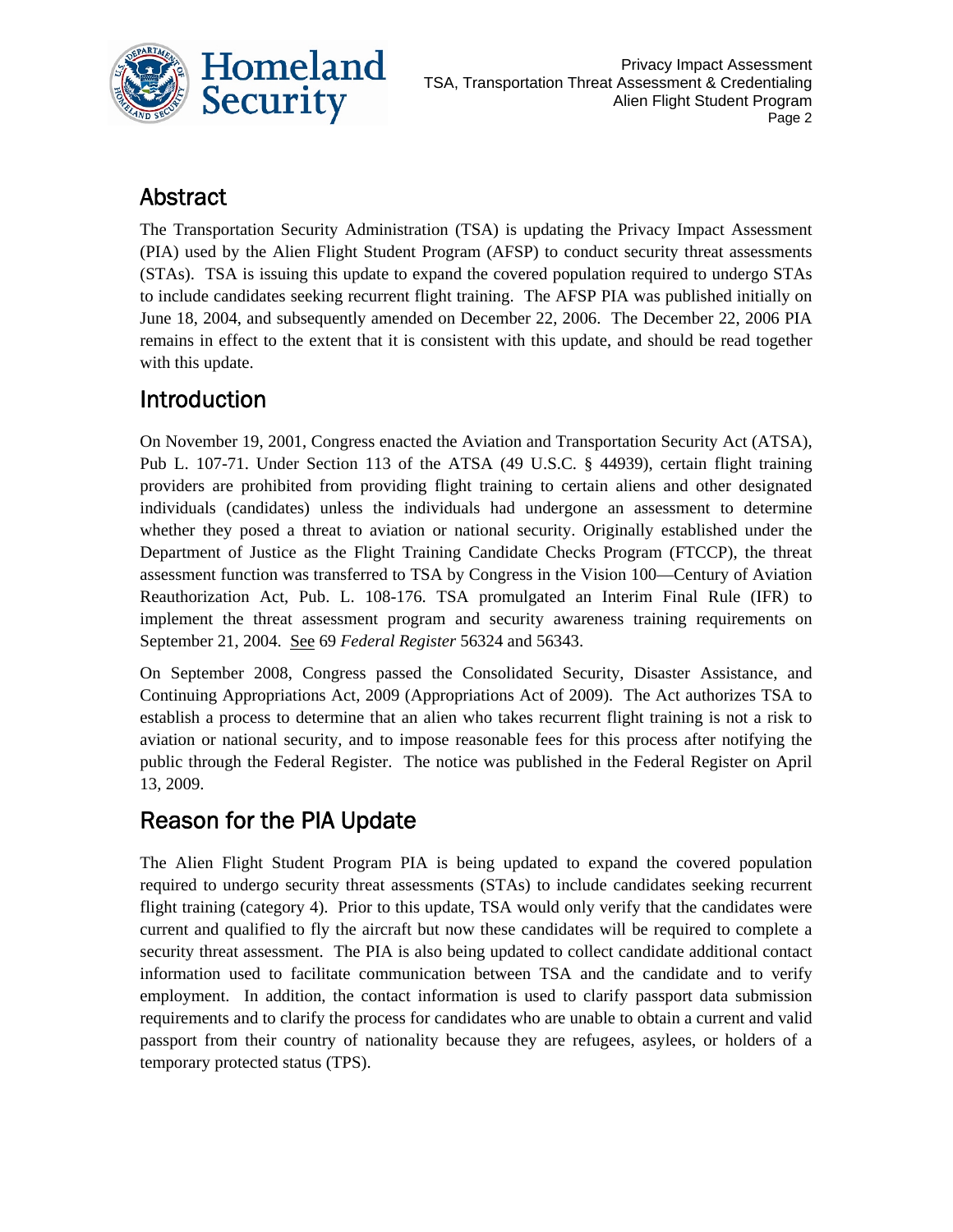

 $\overline{a}$ 

## Privacy Impact Analysis

#### The System and the Information Collected and Stored within the System

TSA collects and retains personal, biographical, and biometric data on flight training candidates who are required to undergo a STA. There are four categories of candidates subject to the STA requirement. Category 1 represents candidates who request training on aircraft with a maximum takeoff weight (MTOW) of more than 12,500 pounds and who are not eligible for expedited processing<sup>[1](#page-2-0)</sup>; Category 2 represents candidates who request training on aircraft with a MTOW of more than 12,500 pounds and who are eligible for expedited processing; Category 3 represents candidates who request training on aircraft with a MTOW of 12,500 pounds or less; and Category 4 represents candidates who request recurrent flight training on aircraft for which they are current and qualified. The information that TSA will collect from Category 4 recurrent flight training candidates is the same as that for the other categories, except that individuals seeking recurrent training need not provide fingerprints; they do need to provide a copy of their current pilot certificate. Prior to this change, candidates seeking recurrent flight training were not subject to the STA requirement.

TSA requires the following information from candidates seeking recurrent training: his or her full name (and any other names used previously); any unique student identification number issued previously to the candidate by the Department of Justice or TSA (such as for other flight training); a copy of the candidate's current, unexpired passport and visa (if any), which is required under 49 CFR  $1552.3(d)(2)(iii)$ ; the candidate's current airman certificate, issuing country, certificate number, and type rating; the type of training for which the candidate is applying, the date of the candidate's prior recurrent training (if any); a copy of the training form documenting that recurrent training; the dates and location of the candidate's requested training; and a photograph of the candidate taken when the candidate arrives at the flight school for recurrent training.

In addition to the information listed above, TSA now requests information from the candidate's passport via a secure web-based data submission, including the candidate's date of birth; gender; birth country; nationality; height, weight, eye color, and hair color; country of citizenship; type of citizenship (current, dual, or historical); whether citizenship is acquired through birth or naturalization; dates of citizenship; and passport information (issue and expiration date, status, city of issuance). Additionally, TSA requires contact information to facilitate communication between TSA and the candidate, such as his or her address, dates at the address, phone number, and email address; and employment information, such as his or her occupation, employer's name, phone number, and email address. A candidate may also voluntarily indicate whether his or her passport was issued outside the United States and whether it has been renewed. Upon completion

<span id="page-2-0"></span><sup>&</sup>lt;sup>1</sup> Previously trained and approved flight candidates are eligible for expedited processing. If upon submission of their next application they have not changed any relevant information, the application will be processed expeditiously, which usually means a turnaround of five days or less.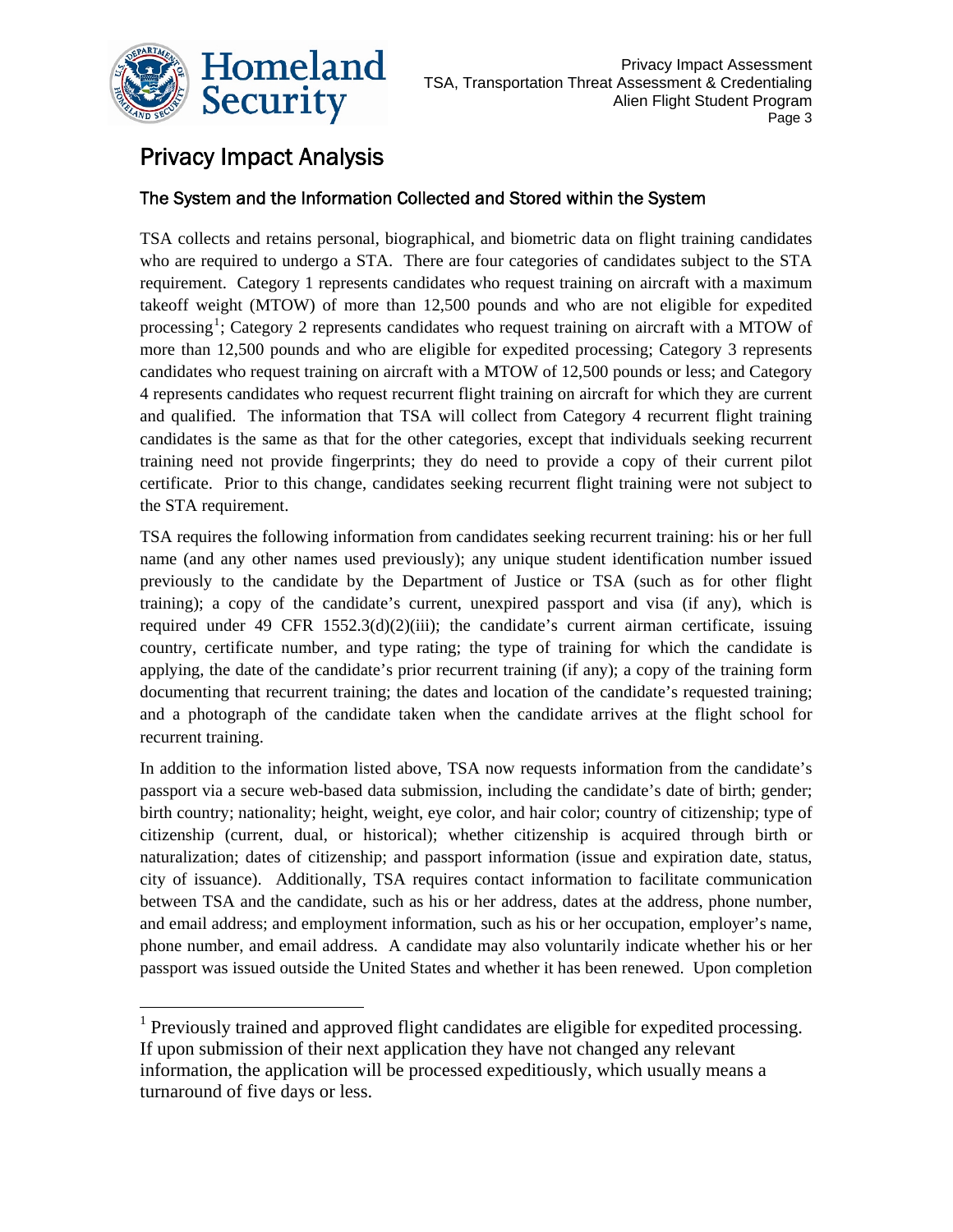

or non-completion of training, the flight training provider enters the termination date of the training event.

Candidates who are unable to obtain a current and valid passport from their country of nationality because they are refugees, asylees, or holders of a temporary protected status (TPS) must submit one or more of the following documents in lieu of a passport: a refugee travel document; a permanent or conditional resident card; and/or document issued by the United States Citizenship and Immigration Services (USCIS), formerly the Immigration and Naturalization Service (INS), indicating the candidate's status as lawfully present in the United States and the expiration of such status.

#### Uses of the System and the Information

In addition to the uses described in the original AFSP PIA published initially on June 18, 2004 and subsequently amended on December 22, 2006, TSA will use the system and the information to include candidates seeking recurrent flight training in the STA requirement. The system and information will also be used to facilitate communication between TSA and the candidates and to clarify the process for candidates who are unable to obtain a current and valid passport from their country of nationality because they are refugees, asylees, or holders of a temporary protected status (TPS).

#### Retention

TSA will retain this information in accordance with the National Archives and Records Administration (NARA) records schedule, Transportation Threat Assessment and Credentialing, approved on March 8, 2007. The approved NARA schedule contains the following dispositions:

TSA will delete/destroy information contained in the AFSP Database one year after an individual's credential or access privilege granted based upon the STA is no longer valid. In addition, information contained in AFSP Database on those individuals who may originally have appeared to be a match to a government watch list, but who are subsequently cleared as not posing a threat to transportation or national security, will be deleted/destroyed seven years after completion of the STA, or one year after any credential or access privilege granted based on the STA is no longer valid, whichever is longer. Information contained in the AFSP Database on individuals who are actual matches to a government watch list or who otherwise pose a threat to transportation or national security, will be deleted/destroyed ninety-nine years after completion of the STA, or seven years after TSA learns that the individual is deceased, whichever is shorter.

#### Internal Sharing and Disclosure

Information will be shared within DHS with those officials and employees who have a need for the information in the performance of their duties. In the ordinary course, it is expected that information will be shared with the Office of Transportation Threat Assessment and Credentialing (TTAC), the Office of Intelligence in the event of a match or possible match, the Office of Chief Counsel for enforcement action or other investigation, the Office of Security Operations for operational response, and the Office of Transportation Security Network Management for program management. Information may also be shared with the TSA Office of